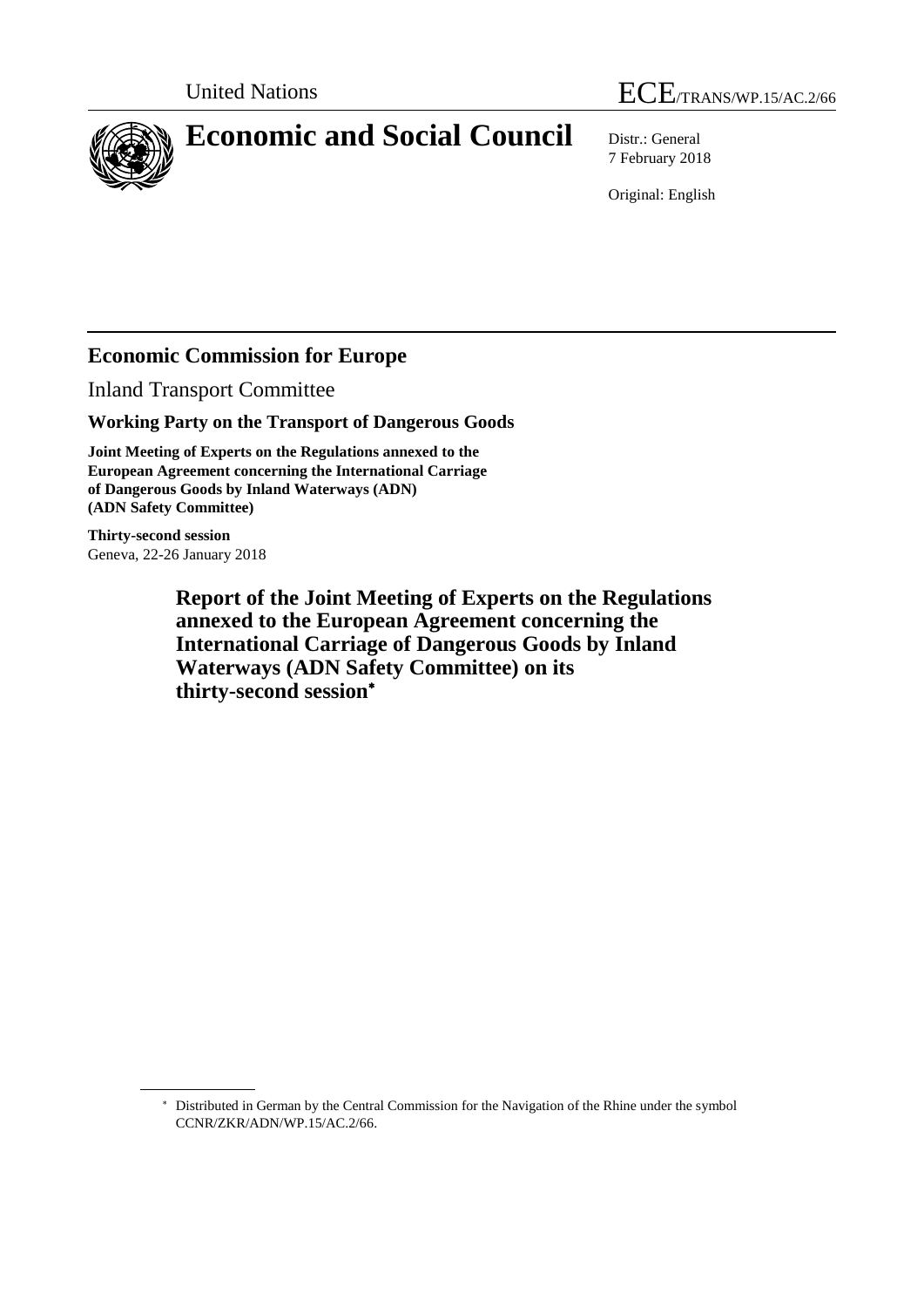# **Contents**

|    |                                                                            |                  |                                                                                                                                             | Paragraphs | Page |
|----|----------------------------------------------------------------------------|------------------|---------------------------------------------------------------------------------------------------------------------------------------------|------------|------|
| I. |                                                                            |                  |                                                                                                                                             | 1          | 5    |
| П. |                                                                            |                  |                                                                                                                                             | 2          | 5    |
|    |                                                                            |                  |                                                                                                                                             | 3          | 5    |
|    |                                                                            |                  | Matters arising from the work of United Nations bodies or other organizations                                                               | $4 - 8$    | 5    |
| V. |                                                                            |                  | Implementation of the European Agreement concerning the International Carriage                                                              | $9 - 31$   | 6    |
|    | A.                                                                         |                  |                                                                                                                                             | 9          | 6    |
|    | <b>B.</b>                                                                  |                  |                                                                                                                                             | 10         | 6    |
|    |                                                                            |                  | Temporary derogation for the tank vessel "Marconi" for the use of a dry                                                                     | 10         | 6    |
|    | C.                                                                         |                  |                                                                                                                                             | 11-23      | 6    |
|    |                                                                            | 1.               | Interpretation of 7.1.4.4.3 of ADN regarding minimum separation                                                                             | 11         | 6    |
|    |                                                                            | 2.               | Table C and subsection 7.2.1.21 of ADN: minimum required type                                                                               | $12 - 13$  | 6    |
|    |                                                                            | 3.               |                                                                                                                                             | $14 - 15$  | 7    |
|    |                                                                            | $\overline{4}$ . |                                                                                                                                             | 16         | 77   |
|    |                                                                            | 5.               | Transport of UN No. 1965 Hydrocarbon Gas Mixture, Liquefied, N.O.S.<br>- Danger: carcinogenic, mutagenic, toxic to reproduction (CMR)       | 17         | 7    |
|    |                                                                            | 6.               |                                                                                                                                             | 18         | 7    |
|    |                                                                            | 7.               |                                                                                                                                             | 19-20      | 88   |
|    |                                                                            | 8.               | Transport of Palm Kernel Expeller (PKE) UN No.1386                                                                                          | $21 - 22$  | 8    |
|    |                                                                            | 9.               |                                                                                                                                             | 23         | 8    |
|    | D.                                                                         |                  |                                                                                                                                             | $24 - 27$  | 8    |
|    |                                                                            | 1.               |                                                                                                                                             | 24         | 8    |
|    |                                                                            | 2.               |                                                                                                                                             | $25 - 27$  | 9    |
|    | Е.                                                                         |                  |                                                                                                                                             | 28-31      | 9    |
|    |                                                                            | 1.               |                                                                                                                                             | 28-29      | 9    |
|    |                                                                            | 2.               | List of references to ADN in the Russian Maritime Register of Shipping<br>Class Rules and certificate of compliance with ISO/IEC 17020:2012 | 30         | 9    |
|    |                                                                            | 3.               | List of references to ADN in the Class Rules of the Russian River                                                                           | 31         | 9    |
|    | Proposals for amendments to the Regulations annexed to ADN (agenda item 5) |                  | 32-76                                                                                                                                       | 10         |      |
|    | A.                                                                         |                  | $32 - 36$                                                                                                                                   | 10         |      |
|    |                                                                            | 1.               | Draft amendments relevant for the ADN adopted by WP.15 and the<br>RID/ADR/ADN Joint Meeting in 2016 and 2017 for entry into force           | 32-33      | 10   |
|    |                                                                            |                  |                                                                                                                                             |            |      |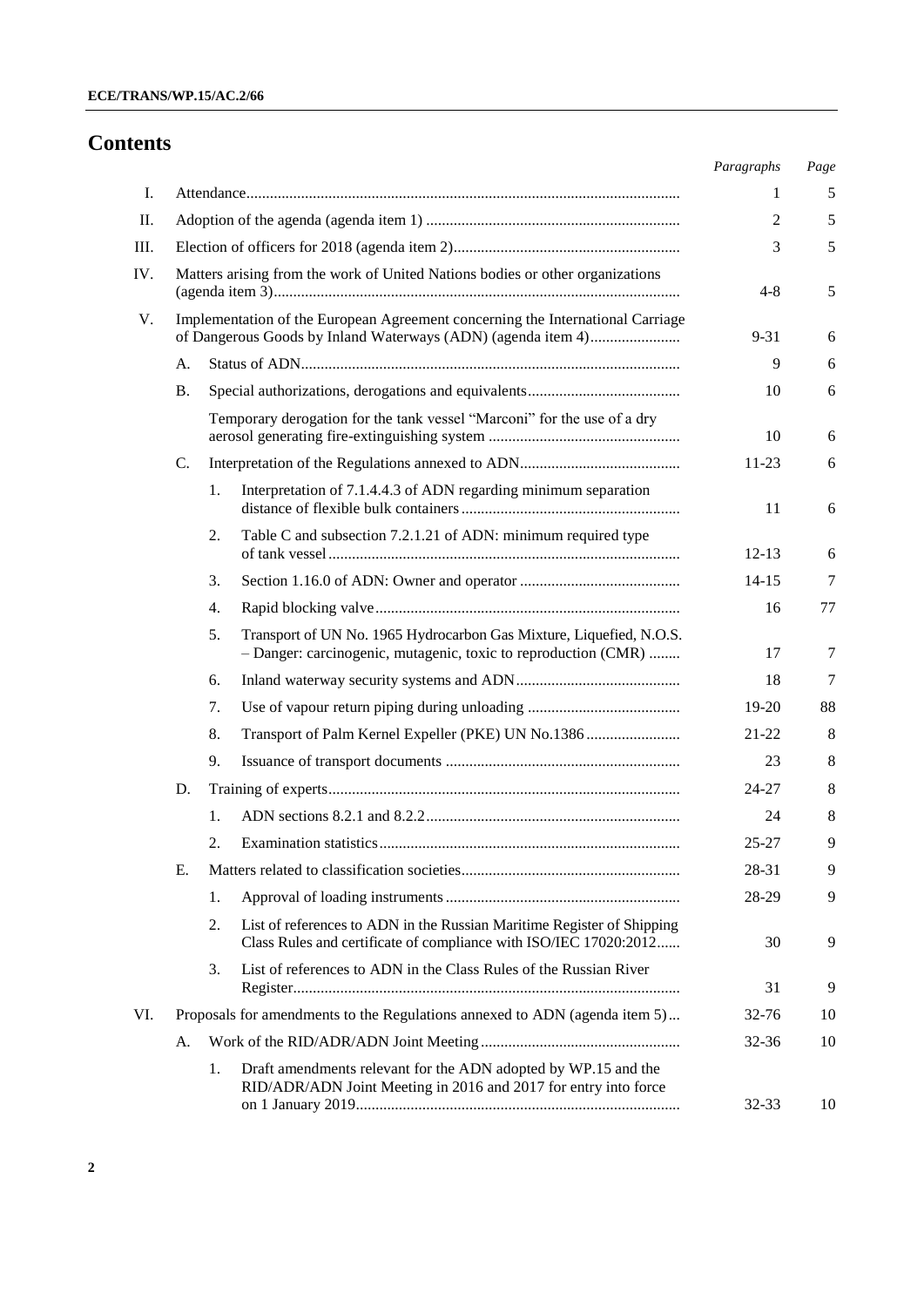|       |                                                                            | 2.  | Draft amendments to ADN proposed by the ad hoc Working Group<br>on Harmonization and modified by the RID/ADR/ADN Joint Meeting   | 34-36     | 10 |
|-------|----------------------------------------------------------------------------|-----|----------------------------------------------------------------------------------------------------------------------------------|-----------|----|
|       | <b>B.</b>                                                                  |     |                                                                                                                                  | 37-73     | 11 |
|       |                                                                            | 1.  | Use of terms "residual cargo" and "cargo residues"                                                                               | 37        | 11 |
|       |                                                                            | 2.  |                                                                                                                                  | 38        | 11 |
|       |                                                                            | 3.  | Paragraphs 8.1.2.1 and 8.1.2.3: Documents to be carried on board                                                                 | $39-40$   | 11 |
|       |                                                                            | 4.  |                                                                                                                                  | 41        | 11 |
|       |                                                                            | 5.  |                                                                                                                                  | $42 - 43$ | 11 |
|       |                                                                            | 6.  |                                                                                                                                  | 44-45     | 12 |
|       |                                                                            | 7.  | Sub-section 1.6.7.4: Transitional provisions concerning the transport<br>of substances hazardous to the environment or to health | 46        | 12 |
|       |                                                                            | 8.  |                                                                                                                                  | 47-48     | 12 |
|       |                                                                            | 9.  |                                                                                                                                  | 49-53     | 12 |
|       |                                                                            | 10. |                                                                                                                                  | 54-55     | 13 |
|       |                                                                            | 11. | Fire-fighting systems using a dry aerosol-forming extinguishing agent:                                                           | 56        | 13 |
|       |                                                                            |     | 12. Anti-explosion protection during transhipment and carriage of<br>substances of UN No.3256 loaded at elevated temperature     | $57 - 60$ | 13 |
|       |                                                                            |     |                                                                                                                                  | 61-65     | 14 |
|       |                                                                            |     | 14. Transitional provision for the implementation of the modified concept                                                        | 66-67     | 14 |
|       |                                                                            | 15. |                                                                                                                                  | 68        | 15 |
|       |                                                                            | 16. |                                                                                                                                  | 69        | 15 |
|       |                                                                            | 17. |                                                                                                                                  | 70-72     | 15 |
|       |                                                                            | 18. | Correction to the proper shipping name of UN identification No. 9001                                                             | 73        | 15 |
|       | C.                                                                         |     |                                                                                                                                  | 74-76     | 16 |
|       |                                                                            | 1.  | Revision of adopted amendments: degassing of cargo tanks                                                                         | 74        | 16 |
|       |                                                                            | 2.  |                                                                                                                                  | 75        | 16 |
|       |                                                                            | 3.  | Proposed amendments to the Regulations annexed to ADN for entry                                                                  | 76        | 16 |
| VII.  |                                                                            |     | 77-82                                                                                                                            | 16        |    |
|       | Report of the first meeting of the informal working group on loading<br>А. |     | 77-81                                                                                                                            | 16        |    |
|       | Β.                                                                         |     | Fourteenth meeting of the informal working group of Recommended                                                                  | 82        | 17 |
| VIII. |                                                                            |     |                                                                                                                                  | 83-84     | 17 |
| IX.   |                                                                            |     |                                                                                                                                  | 85        | 17 |
| Χ.    |                                                                            |     |                                                                                                                                  | 86        | 17 |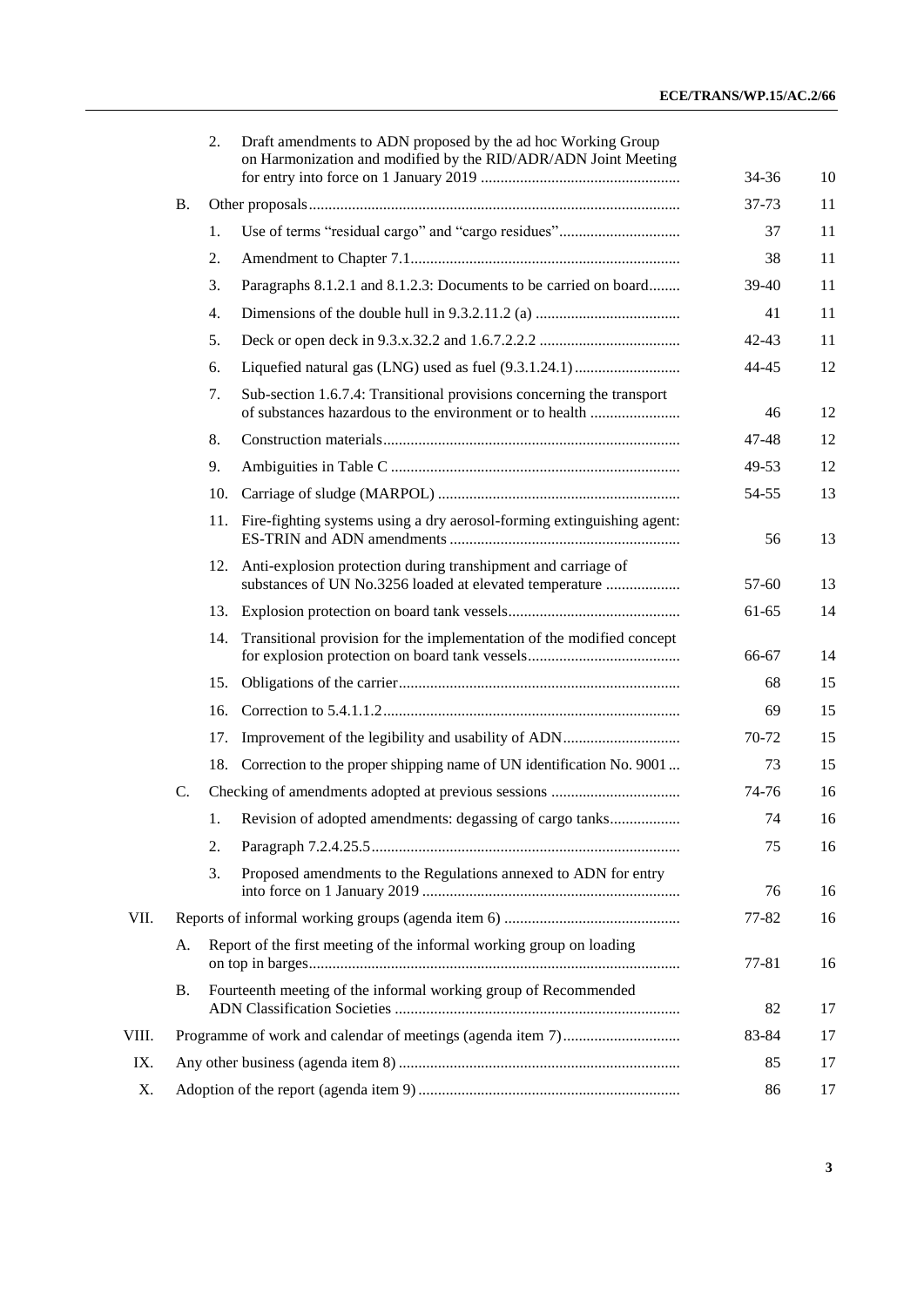### **ECE/TRANS/WP.15/AC.2/66**

#### Annexes

| I. Proposed amendments to the Regulations annexed to ADN   |    |
|------------------------------------------------------------|----|
|                                                            | 18 |
| II. Proposed corrections to the Regulations annexed to ADN |    |
|                                                            | 18 |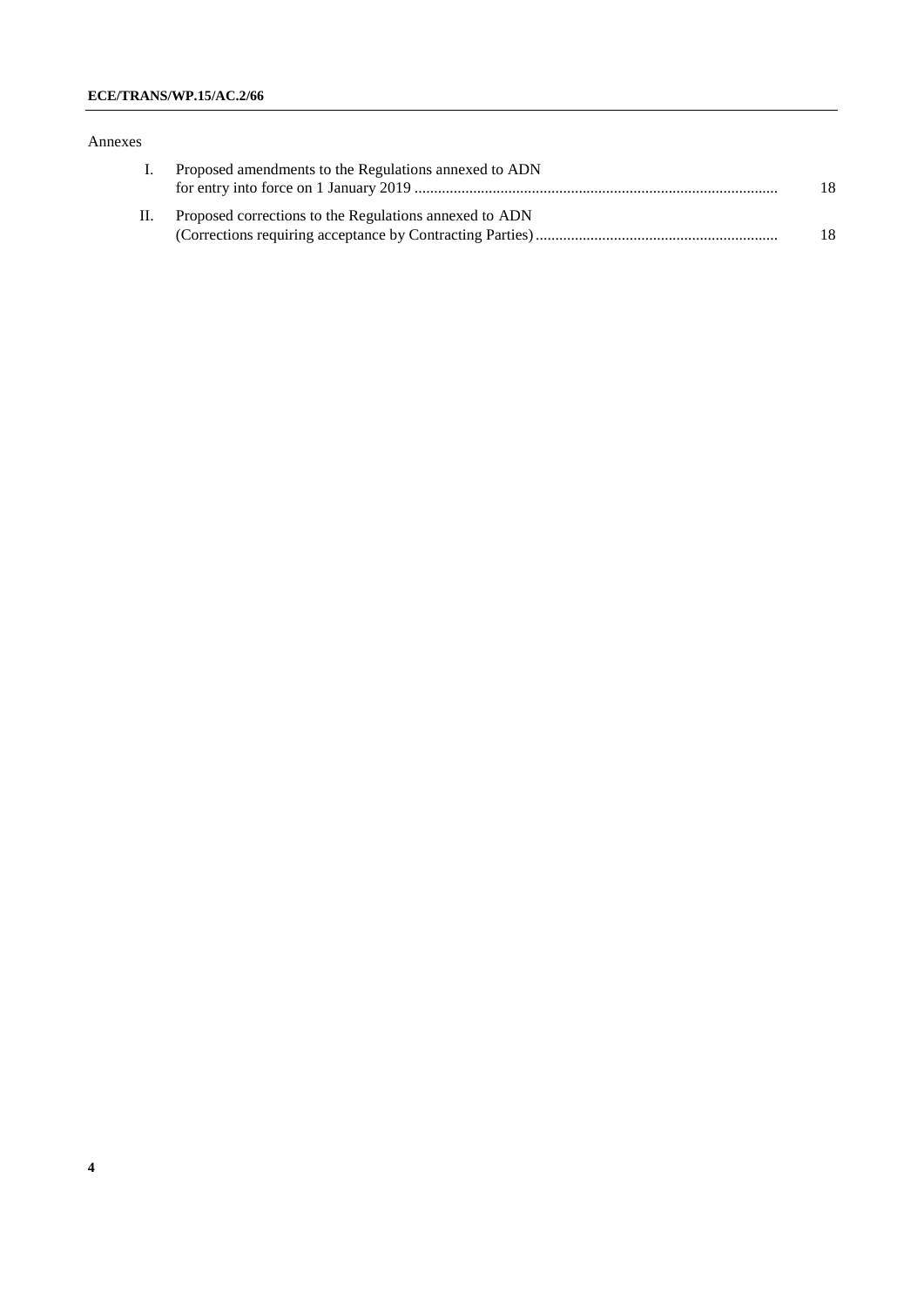# **I. Attendance**

1. The Joint Meeting of Experts on the Regulations annexed to the European Agreement concerning the International Carriage of Dangerous Goods by Inland Waterways (ADN) (ADN Safety Committee) held its thirty-second session in Geneva from 22 to 26 January 2018. Representatives of the following countries took part in the work of the session: Austria, Belgium, France, Germany, Luxembourg, Netherlands, Romania, Russian Federation, Serbia, Slovakia, Switzerland and Ukraine. The following intergovernmental organizations were represented: Central Commission for the Navigation of the Rhine (CCNR), Danube Commission (CD) and European Union. The following nongovernmental organizations were also represented: European Barge Union (EBU), European Bulk Oil Traders' Association (EBOTA), European Chemical Industry Council (CEFIC), Federation of European Tank Storage Associations (FETSA), Fuels Europe, European Skippers Organisation (ESO), International Committee for the Prevention of Work Accidents in Inland Navigation (CIPA) and Recommended ADN Classification Societies.

# **II. Adoption of the agenda (agenda item 1)**

*Documents*: ECE/TRANS/WP.15/AC.2/65 and Add.1 (Secretariat) *Informal document*: INF.1 (Secretariat)

2. The Safety Committee adopted the agenda prepared by the secretariat, as amended by informal document INF.1 to take account of informal documents INF.1 to INF.31.

# **III. Election of officers for 2018 (agenda item 2)**

3. On the proposals of the representatives of Luxembourg and Switzerland, the Safety Committee elected Mr. H. Rein (Germany) as Chair and Mr. B. Birklhuber (Austria) and Mr. H. Langenberg (Netherlands) as vice-chairs for its sessions in 2018.

# **IV. Matters arising from the work of United Nations bodies or other organizations (agenda item 3)**

4. The representative of the Danube Commission informed the Safety Committee that on the occasion of the 70th anniversary of the Commission, a ministerial meeting would be held in Belgrade on 29 June 2018.

5. As regards the development of a handbook and a catalogue of questions for the training of safety advisers (see paragraphs 17 to 19 of the report of the Safety Committee on its thirty-first session, document ECE/TRANS/WP.15/AC.2/64), he informed the Safety Committee that these activities had been put on hold for the time being and will continue once further consensus is reached.

*Informal document:* INF.15 (Secretariat)

6. The Safety Committee noted the information on the International Ministerial Conference on Inland Waterways Transport, to be held in Wrocław, Poland from 18 to 19 April 2018.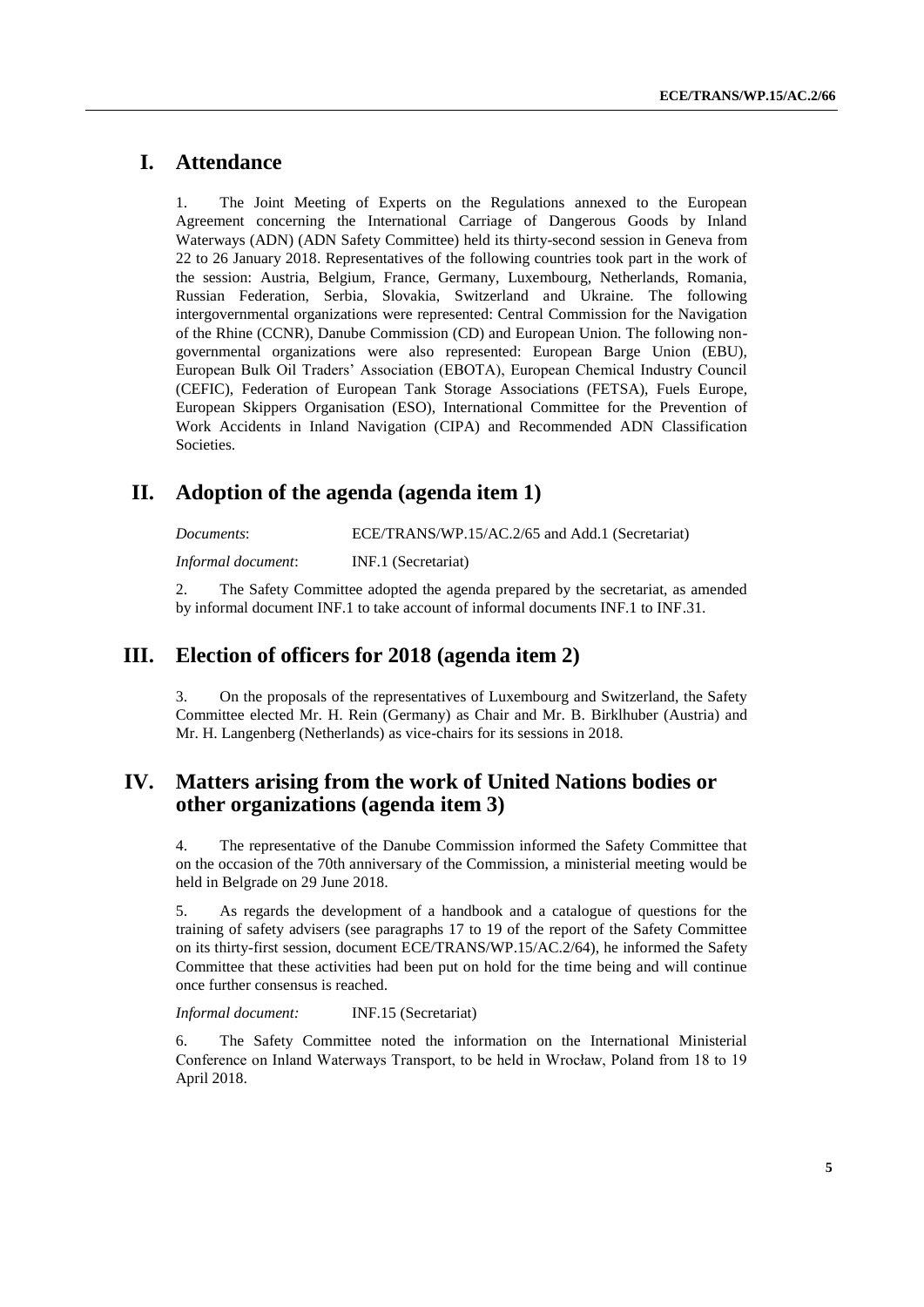7. The Safety Committee also noted that the Working Party on Inland Water transport (SC.3) had adopted amendments to the European Agreement on Main Inland Waterways of International Importance (AGN) and to the European Code for Inland Waterways (CEVNI) and has started discussion on a draft chapter addressing special provisions applicable to craft equipped with propulsion or auxiliary systems operating on fuels with a flashpoint equal to or lower than 55° C and a new Appendix.

8. Finally, it also noted that the Russian version of the 2015 edition of the European Standard laying down Technical Requirements for Inland Navigation Vessels (ES-TRIN) of the European Commission standard ES-TRIN was now available and that the secretariat of the Working Party on Inland Water Transport intended to start working on the translation of the 2017 edition of the standard in 2018.

# **V. Implementation of the European Agreement concerning the International Carriage of Dangerous Goods by Inland Waterways (ADN) (agenda item 4)**

### **A. Status of ADN**

9. The Safety Committee noted that there were no new contracting parties to ADN and that their number remained unchanged at 18.

### **B. Special authorizations, derogations and equivalents**

**Temporary derogation for the tank vessel "Marconi" for the use of a dry aerosol generating fire-extinguishing system**

*Informal documents*: INF.22 and INF.22/Add.1 (Serbia)

10. The Safety Committee recommended that the Administrative Committee should adopt a decision on a temporary derogation for the tank vessel "Marconi" as presented in INF.22/Add.1 that would allow her to use a dry aerosol generating fire extinguisher system (Fire Pro).

#### **C. Interpretation of the Regulations annexed to ADN**

### **1. Interpretation of 7.1.4.4.3 of ADN regarding minimum separation distance of flexible bulk containers**

*Document*: ECE/TRANS/WP.15/AC.2/2018/4 (CCNR)

11. The Safety Committee considered that, although flexible bulk containers were not initially covered by the term "containers" as referred to in 7.1.4.4.1 and 7.1.4.4.2, it could be understood that they fell under the scope of paragraph 7.1.4.4.3 and therefore the 3 m separation distance required by 7.1.4.3.1 could be reduced to 2.40 m. The Safety Committee concluded that this was not desirable and welcomed future proposals addressing flexible bulk containers in this context.

#### **2. Table C and subsection 7.2.1.21 of ADN: minimum required type of tank vessel**

### *Document*: ECE/TRANS/WP.15/AC.2/2018/6 (Germany)

12. The Safety Committee considered that the vessel should always conform to its certificate of approval but could be used under different operational requirements provided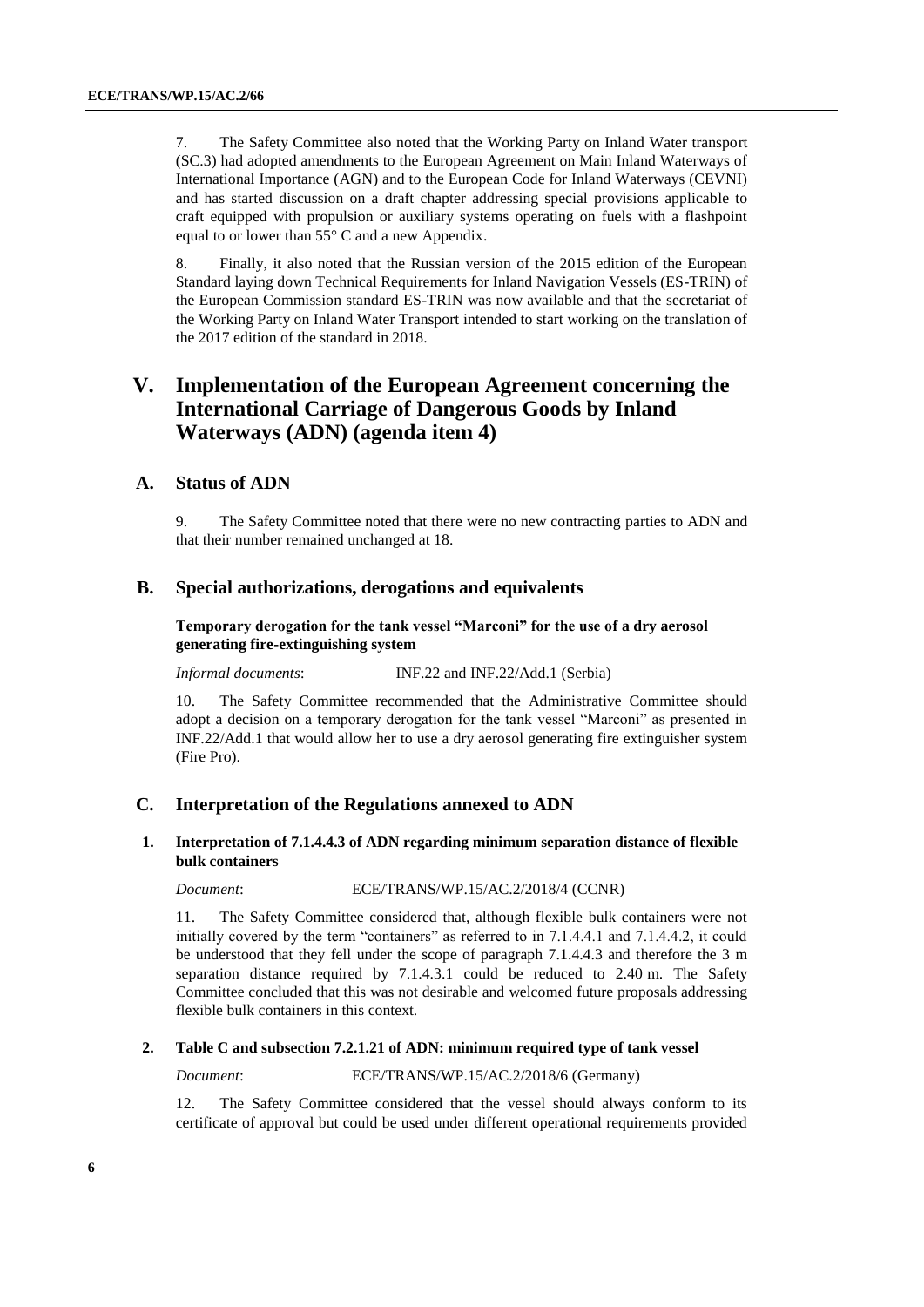this did not result in removing or modifying its equipment (e.g. flame arresters) or construction design to allow for the transport of a given substance. However, it concluded that further information was needed before a decision on the need for and the scope of an amendment to clarify the current provisions could be considered.

13. The Safety Committee invited the Recommended ADN Classification Societies and other interested parties to provide examples of cases where vessels were operated under different operational conditions (e.g open sampling), to illustrate how these situations where currently addressed from a regulatory point of view and to identify remaining gaps. The representative of EBU volunteered to lead this work intersessionally.

#### **3. Section 1.16.0 of ADN: Owner and operator**

# *Document*: ECE/TRANS/WP.15/AC.2/2018/7 (Germany)

14. The Safety Committee considered that the operator, as mentioned in section 1.16.0, is the party who has legal and economic responsibility for the vessel's technical equipment. It can therefore only be a party operating a vessel in line with the bareboat charter procedure, and not a party who use a vessel under a time charter procedure. It also considered that other different contractual relationships should be taken into account when identifying the operator.

15. The Safety Committee concluded that this interpretation only applied to the definition of operator within the scope of Chapter 1.16 and related references to this chapter in other parts of ADN.

#### <span id="page-6-0"></span>**4. Rapid blocking valve**

#### *Document*: ECE/TRANS/WP.15/AC.2/2018/16 (Recommended ADN Classification Societies)

16. The Safety Committee noted that given that all quick closing valves were remotecontrolled this mention was redundant and agreed to its deletion from the proposed text for 9.3.2.1.25.2 (d). All other proposals in document ECE/TRANS/WP.15/AC.2/2018/16 were adopted without modifications (see annex I).

#### **5. Transport of UN No. 1965 Hydrocarbon Gas Mixture, Liquefied, N.O.S. – Danger: carcinogenic, mutagenic, toxic to reproduction (CMR)**

*Document*: ECE/TRANS/WP.15/AC.2/2018/20 (CEFIC)

17. The Safety Committee adopted the proposal without modifications (see annex I).

#### **6. Inland waterway security systems and ADN**

| Document:          | ECE/TRANS/WP.15/AC.2/2018/23 (Danube Commission) |
|--------------------|--------------------------------------------------|
| Informal document: | INF.2 (Danube Commission)                        |

18. The Safety Committee noted the information regarding the activities of the Danube Commission for the development of a security system for inland waterways transport and the development of recommendations for ensuring the security of navigation on the Danube. It was noted that all documents would be considered during a forthcoming meeting in Budapest on 7 February 2018, after which they will be made available on the website of the Danube Commission.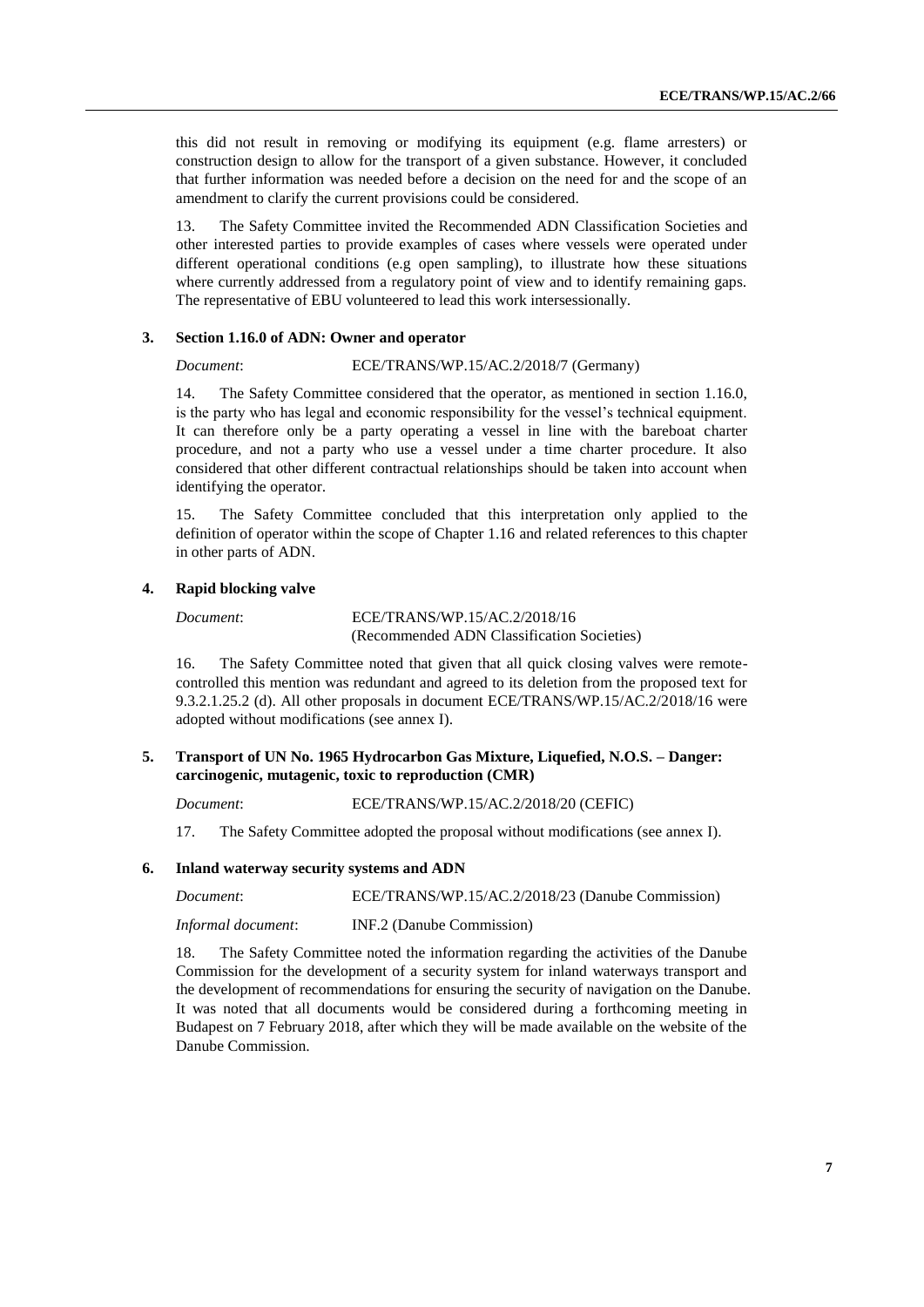#### <span id="page-7-0"></span>**7. Use of vapour return piping during unloading**

*Informal document*: INF.7 (Netherlands)

19. The Safety Committee noted that the vapour return piping system was not widely available and that it could not be used in all cases. It was also noted that the use of vapour return piping could entail the creation of unknown gas mixtures which could create a dangerous reaction with the vapours of the unloaded cargo if piped into the vessel and considered that this situation should be avoided.

20. In addition, the Safety Committee noted that the current provisions in 1.4.3.7.1 (i) and (j) of the ADN required the unloader to ensure that when prescribed by 7.2.4.25.5, the vapour return piping vessel was equipped with flame arresters, but that this requirement was not reflected in the checklist referred to in 7.2.4.10. It was also noted that the provisions in 1.4.3.7 applied to unloading while the checklist applied to loading. The representatives of Fuels Europe and CEFIC volunteered to submit a proposal for the next session.

#### **8. Transport of Palm Kernel Expeller (PKE) UN No.1386**

*Informal document*: INF.23 (EBU, ESO, ERSTU)

21. The Safety Committee considered that the question on whether or not seed cake with more than 1,5% oil and more than 11% moisture should be exempted from transport of dangerous goods regulations should be submitted to the Sub-Committee of Experts on the Transport of Dangerous Goods for consideration.

22. As regards the interpretation of 2.2.42.1.7, the Safety Committee considered that there was no obligation to perform testing in all cases. It confirmed that it is the responsibility of the consignor to decide, on a case-by-case basis, whether further testing is necessary for substances for which proof exists (according to 2.2.42.1.7) that they do not meet the criteria for classification in Class 4.2, and provided that their physical characteristics remain unchanged.

#### **9. Issuance of transport documents**

#### *Informal document*: INF.28 (EBU, ESO, ERSTU)

23. The Safety Committee considered that the obligations and responsibilities of the consignor, loader and carrier were clearly stablished in the ADN and that any deviation from these or equivalent provisions under national legislation could be problematic from a legal point of view. The Safety Committee also considered that if the consignor designated an authorized representative to act on its behalf, the latter was responsible for providing the transport documentation.

### **D. Training of experts**

#### **1. ADN sections 8.2.1 and 8.2.2**

*Document*: ECE/TRANS/WP.15/AC.2/2018/12 (Germany)

24. The Safety Committee adopted the proposed amendments to chapters 1.6, 8.2 and 8.6, with the addition of a sentence at the end of paragraph 8.2.1.4 as amended, to indicate that a candidate failing the test after having retaken it twice may follow again a refresher course within the period of validity of the certificate (see annex I).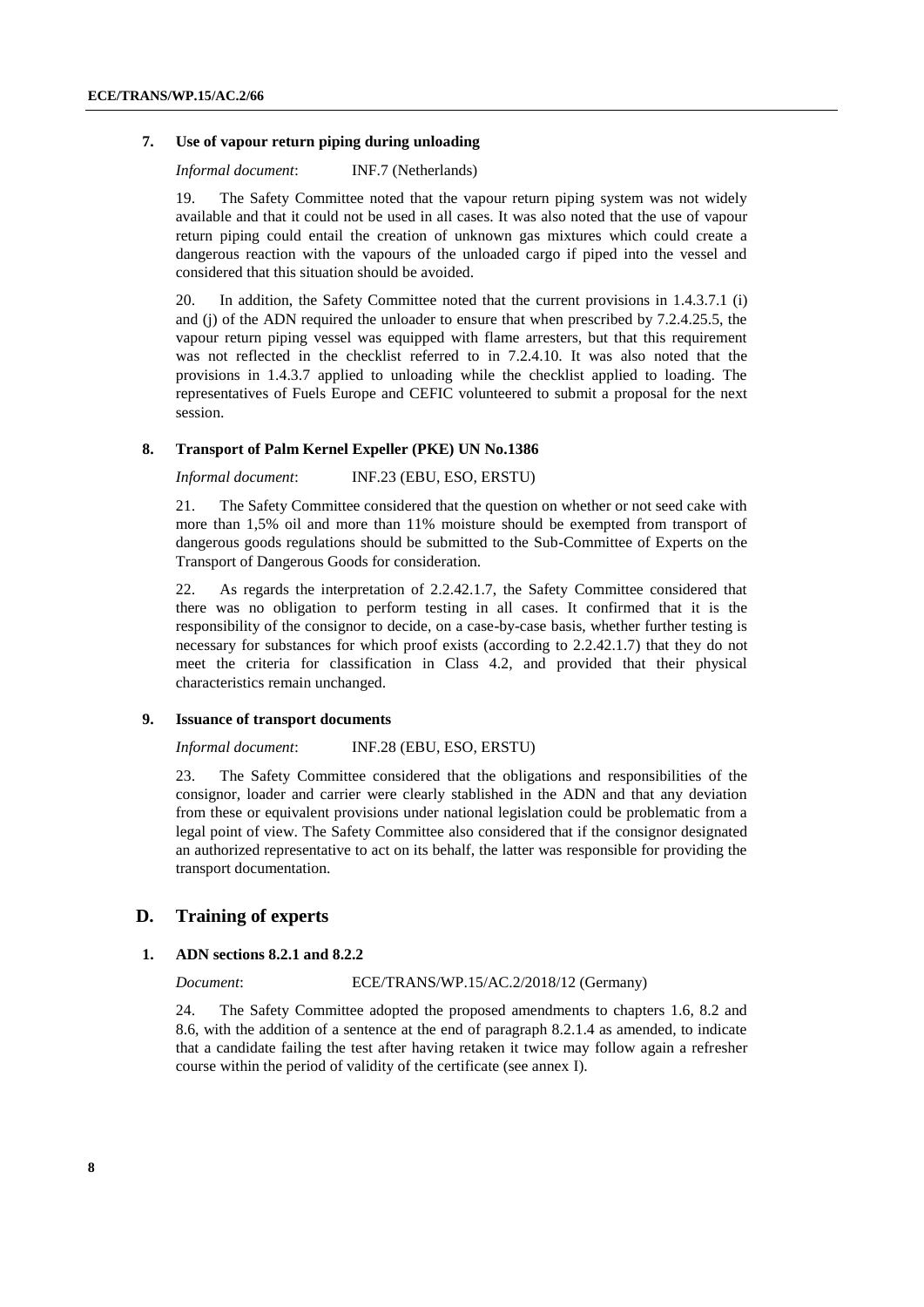### **2. Examination statistics**

*Informal document*: INF.16 (Netherlands)

25. The Safety Committee welcomed the information provided by the Netherlands. It considered that the rate of successful candidates could be used as an indicator of the level of difficulty of the tests and invited all Contracting Parties to contribute to the collection of statistics.

26. In addition, it noted with satisfaction that the statistics showed a significant increase in the number of candidates taking the training for the first time, and considered that this could be because in some cases the presence of more than one expert on board was required.

27. On a question regarding data on results and participation on refresher courses, the representative of the Netherlands informed the Safety Committee that statistics available at national level showed that in 2017, about 950 people took refresher courses with a success rate between 75 and 80%.

### **E. Matters related to classification societies**

### **1. Approval of loading instruments**

*Informal document*: INF.11 (Recommended ADN Classification Societies)

28. The Safety Committee welcomed the information on the status of installation of loading instruments and noted that the Recommended ADN Classification Societies expected that all the vessels requiring these instruments would be equipped with an approved tool at the time the transitional provision for this requirement ends.

29. The Safety Committee invited the informal group of Recommended ADN Classification Societies to provide an update at the January 2019 session, including any information from other classification societies made available to them.

### **2. List of references to ADN in the Russian Maritime Register of Shipping Class Rules and certificate of compliance with ISO/IEC 17020:2012**

*Informal documents*: INF.26 and INF.29 (Russian Maritime Register of Shipping)

30. The Safety Committee noted the information provided but considered that as it had been submitted quite late, more time was needed to study it and decided to postpone its consideration to the twenty-third session

### **3. List of references to ADN in the Class Rules of the Russian River Register**

*Informal document*: INF.13 (Secretariat)

31. Due to lack of time, the Safety Committee did not consider this document.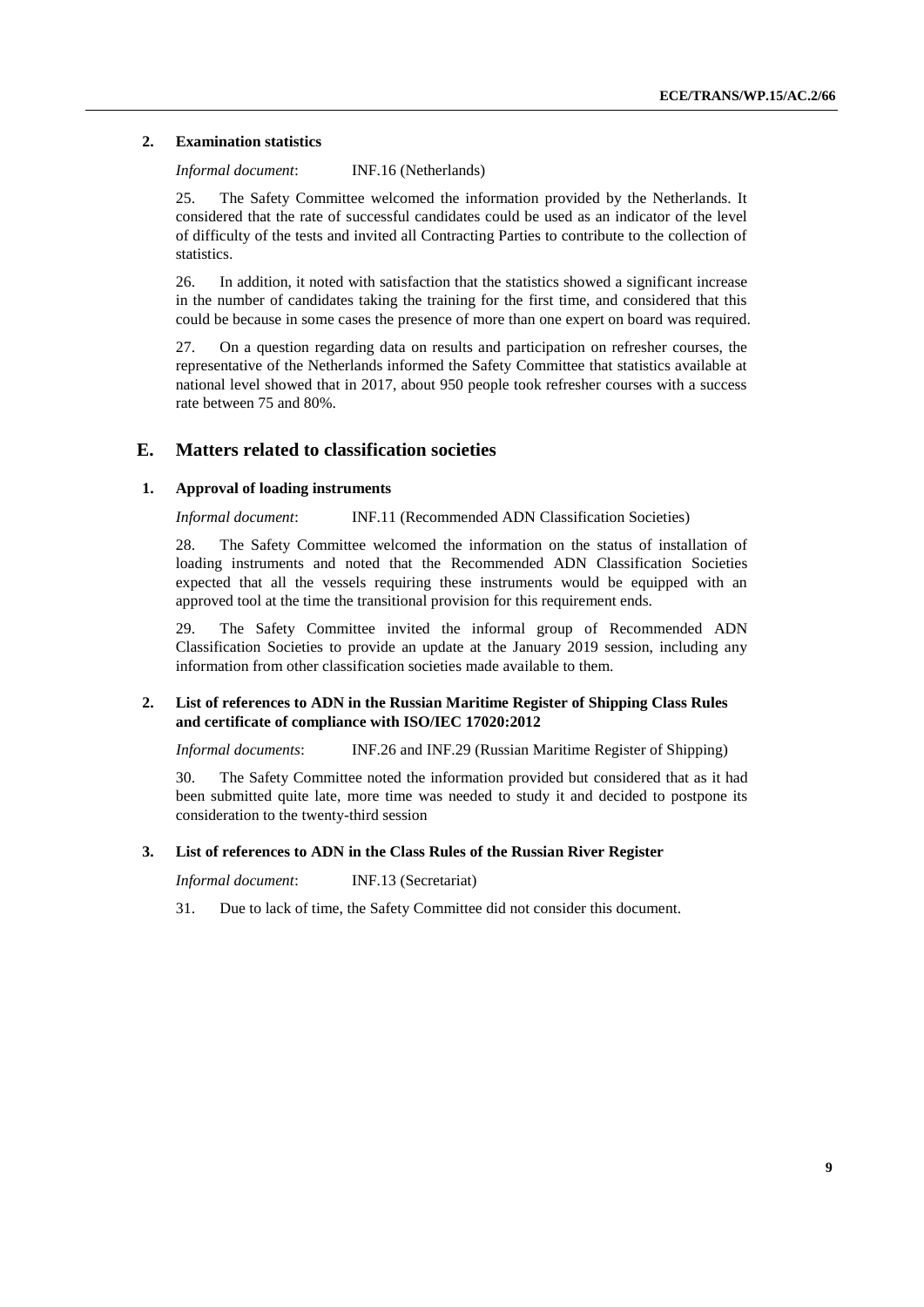# **VI. Proposals for amendments to the Regulations annexed to ADN (agenda item 5)**

### **A. Work of the RID/ADR/ADN Joint Meeting**

### **1. Draft amendments relevant for the ADN adopted by WP.15 and the RID/ADR/ADN Joint Meeting in 2016 and 2017 for entry into force on 1 January 2019**

| Document:                  | ECE/TRANS/WP.15/AC.2/2018/2 (Secretariat) |  |
|----------------------------|-------------------------------------------|--|
| <i>Informal documents:</i> | INF.6 (Secretariat)                       |  |
|                            | INF.19 (European Commission)              |  |

32. The Safety Committee adopted the amendments proposed by the secretariat to take into account the work of the RID/ADR/ADN Joint Meeting, the Working Party on the Transport of Dangerous Goods (WP.15) and the United Nations Sub-Committee of Experts on the Transport of Dangerous Goods, with some corrections. The proposed amendment to 2.1.3.5.5 was also adopted (see annex I).

33. As regards the amendments shown between square brackets, the Safety Committee noted that they would be considered by the RID/ADR/ADN Joint Meeting in March 2018 and decided to postpone their adoption to the thirty-third session.

### **2. Draft amendments to ADN proposed by the ad hoc Working Group on Harmonization and modified by the RID/ADR/ADN Joint Meeting for entry into force on 1 January 2019**

| Document:           | ECE/TRANS/WP.15/AC.2/2018/1 (Secretariat) |
|---------------------|-------------------------------------------|
| Informal documents: | INF.5 and INF.31 (Secretariat)            |

34. The Safety Committee adopted the amendments to ADN proposed by the RID/ADR/ADN Joint Meeting based on proposals made by the Ad Hoc Working Group on the Harmonization of RID/ADR/ADN with the United Nations Recommendations on the Transport of Dangerous Goods (ECE/TRANS/WP.15/AC.2/2018/1), as amended by informal document INF.5 with some additional changes and with the corrections in informal document INF.31 (see annex I).

35. The representative of the Netherlands informed the Safety Committee that the Working Party on the Transport of Dangerous Goods had decided to replace "9A" with "9" in column (5) of Table A for UN No.3536, as reflected in the report of the Working Party on its 103rd session (document ECE/TRANS/WP.15/239, paragraph 21 and annex I). The Safety Committee concurred with that decision and agreed that the same entry should be amended accordingly in Table A of ADN.

36. As regards the amendments shown between square brackets, the Safety Committee noted that they would be considered by the RID/ADR/ADN Joint Meeting in March 2018 and decided to postpone their adoption to the thirty-third session.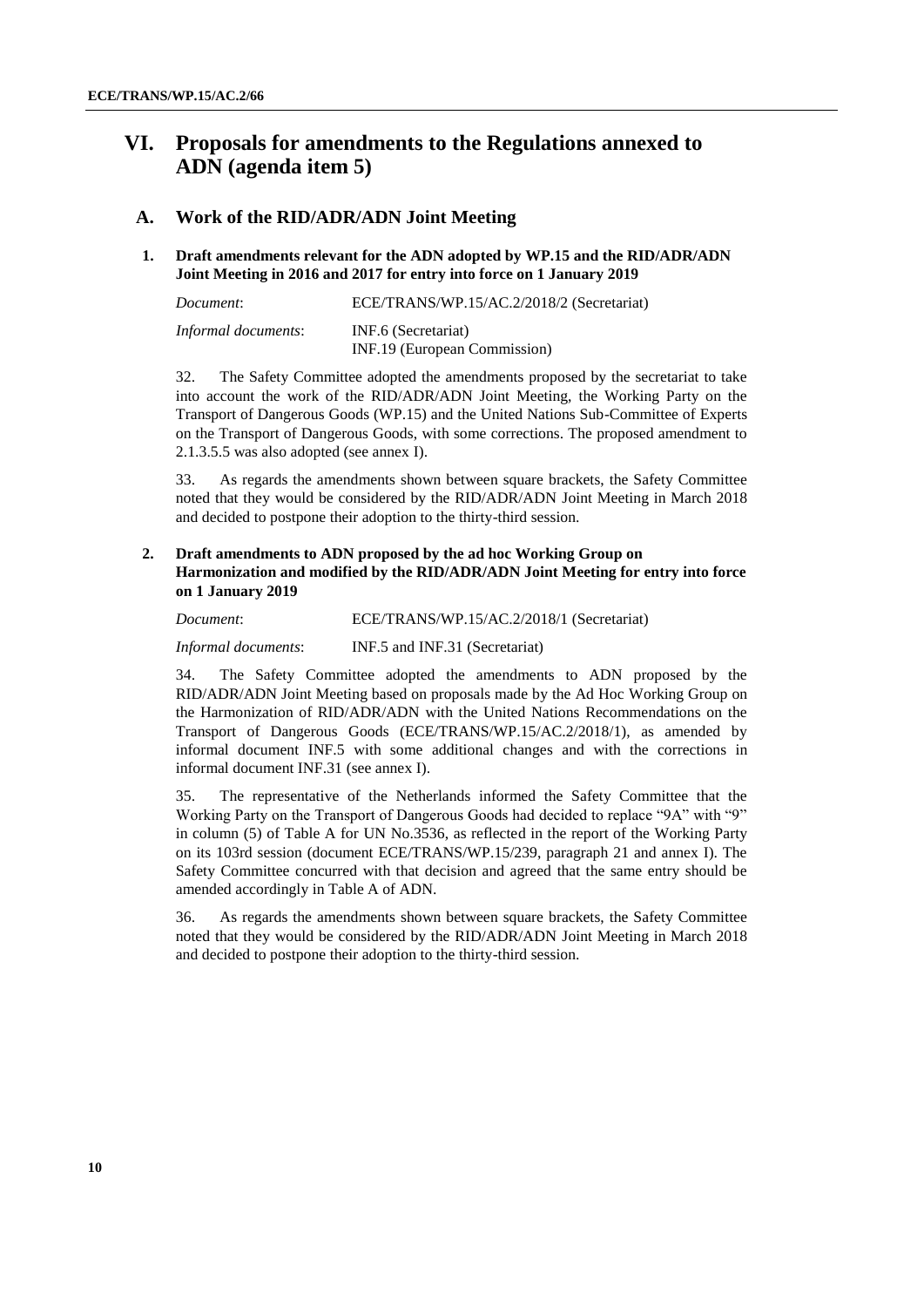### **B. Other proposals**

### **1. Use of terms "residual cargo" and "cargo residues"**

*Document*: ECE/TRANS/WP.15/AC.2/2018/3 (CCNR)

37. The Safety Committee adopted the proposed amendments to chapters 1.2, 3.2, 7.2, 8.1 and 8.2 with some corrections intended to align the terminology in all linguistic versions (see annex I).

#### **2. Amendment to Chapter 7.1**

#### *Document*: ECE/TRANS/WP.15/AC.2/2018/5 (France)

38. The Safety Committee adopted the proposed amendments to 7.1.4.1.1 and 7.1.4.1.5 in paragraph 7 of the document, as well as a consequential amendment to 7.1.4.1.4 aligning the terminology in all linguistic versions to refer to the "smallest maximum mass" (see annex I).

#### **3. Paragraphs 8.1.2.1 and 8.1.2.3: Documents to be carried on board**

*Document*: ECE/TRANS/WP.15/AC.2/2018/8 (Germany)

39. The Safety Committee adopted the proposed amendments to 8.1.2.3 and 8.1.2.1 in paragraphs 5 and 6 of the document (see annex I).

40. The representative of Germany questioned the need for inspection, and certification to this effect, of some of the special equipment required on board such as personal protection equipment (e.g. protective gloves or protective shoes or boots) as currently required by 8.1.6.3. He considered that given that personal protection equipment had to comply with the requirements of safety standards prescribed by work safety regulations, the inspection and certification prescribed in 8.1.6.3 was not necessary. The Safety Committee concurred with this interpretation and welcomed a proposal to address this issue in the future.

#### **4. Dimensions of the double hull in 9.3.2.11.2 (a)**

*Document*: ECE/TRANS/WP.15/AC.2/2018/14 (Recommended ADN Classification Societies)

41. The Safety Committee adopted without changes the proposed amendment to 9.3.2.11.2 (a) (see annex I).

#### **5. Deck or open deck in 9.3.x.32.2 and 1.6.7.2.2.2**

*Document*: ECE/TRANS/WP.15/AC.2/2018/15 (Recommended ADN Classification Societies)

42. Noting that the transitional provision for the renewal of the certificate of approval applicable to open ends of air pipes 0.5 m above the open deck had expired, the Safety Committee considered that the proposed amendments to 1.6.7.2.2.2 were not necessary and did not adopt them. In addition, the Safety Committee agreed that the entry applicable to 9.3.1.32.2, 9.3.2.32.2 and 9.3.3.32.2 in the table in 1.6.7.2.2.2 of the ADN should be deleted. Other remaining proposals in document ECE/TRANS/WP.15/AC.2/2018/15 were adopted with some corrections (see annex I).

43. As regards terminology, the Safety Committee agreed that for the French text the term "pont découvert" should be used for the English "open deck".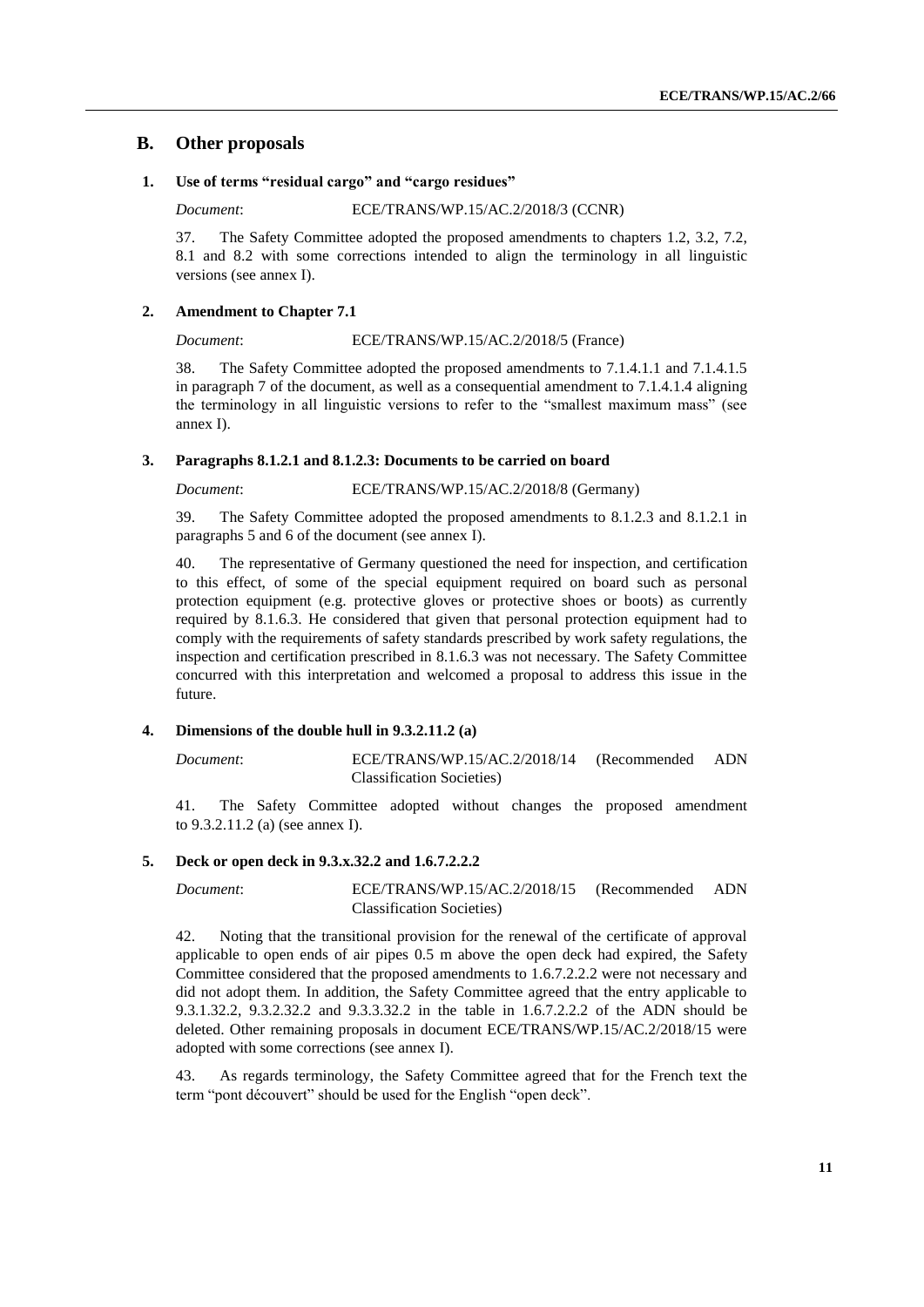#### **6. Liquefied natural gas (LNG) used as fuel (9.3.1.24.1)**

*Document*: ECE/TRANS/WP.15/AC.2/2018/17 (Belgium, Netherlands)

44. The Safety Committee considered that following the adoption of provisions allowing use of LNG as fuel for entry into force as from 1 January 2019, the text in 9.3.1.24.1 (c) requiring a derogation in accordance with 1.5.3.2 will no longer be necessary and agreed to its deletion (see annex I).

45. However, the Safety Committee considered that further information was needed on the use of LNG boil-off vapours as fuel for operation of vessels, in particular as regards safety. The Safety Committee therefore invited the Recommended ADN Classification Societies to submit a document to the next session with information on existing safety provisions (in particular in the ES-TRIN standard) addressing the use of LNG as fuel. This would also include the study of the current provisions on explosion protection and those proposed for adoption and entry into force on 1 January 2019 to avoid discrepancies.

#### **7. Sub-section 1.6.7.4: Transitional provisions concerning the transport of substances hazardous to the environment or to health**

*Document*: ECE/TRANS/WP.15/AC.2/2018/18 (Germany)

46. The Safety Committee adopted the proposal to delete the transitional provision in the first paragraph of 1.6.7.4.1 (see annex I) and noted with satisfaction that the use of double hull vessels had significantly increased safety during carriage.

#### **8. Construction materials**

#### *Document*: ECE/TRANS/WP.15/AC.2/2018/19 (EBU, ERSTU, ESO)

47. The Safety Committee adopted the proposals for amendment to 9.3.x.0.2, 9.3.x.0.3 and 9.3.x.0.5 with some modifications (see annex I).

48. On a question addressing the possibility of using steel as construction material for some of the items listed in column 1 of the table to be inserted under 9.3.x.0.3, the Safety Committee confirmed that the table only contained references to wood, aluminium alloys, plastic material and rubber as construction materials, but that this did not prevent specially the use of steel.

#### **9. Ambiguities in Table C**

#### *Document*: ECE/TRANS/WP.15/AC.2/2018/22 (Germany)

49. The Safety Committee requested the informal working group on substances to address the questions raised in paragraphs 19, 24 and 25 of document ECE/TRANS/WP.15/AC.2/2018/22.

50. Although the Safety Committee adopted the proposal to insert the abbreviation "Fp" in the definition of flash-point, it considered that the same amendment should be considered for adoption in RID and ADR and invited the representative of Germany to submit a proposal to this end to the next session of the RID/ADR/ADN Joint Meeting in March 2018.

51. Following a question on the need to address existing discrepancies between schemes A and B in 3.2.3.3 of the ADN, the Safety Committee invited the representative of Fuels Europe to submit a proposal to the next session.

52. As regards the proposal in item J, the Safety Committee decided to refer the development of a revised proposal to the informal working group on substances. The revised proposal could include two separate tables to address electrical and non-electrical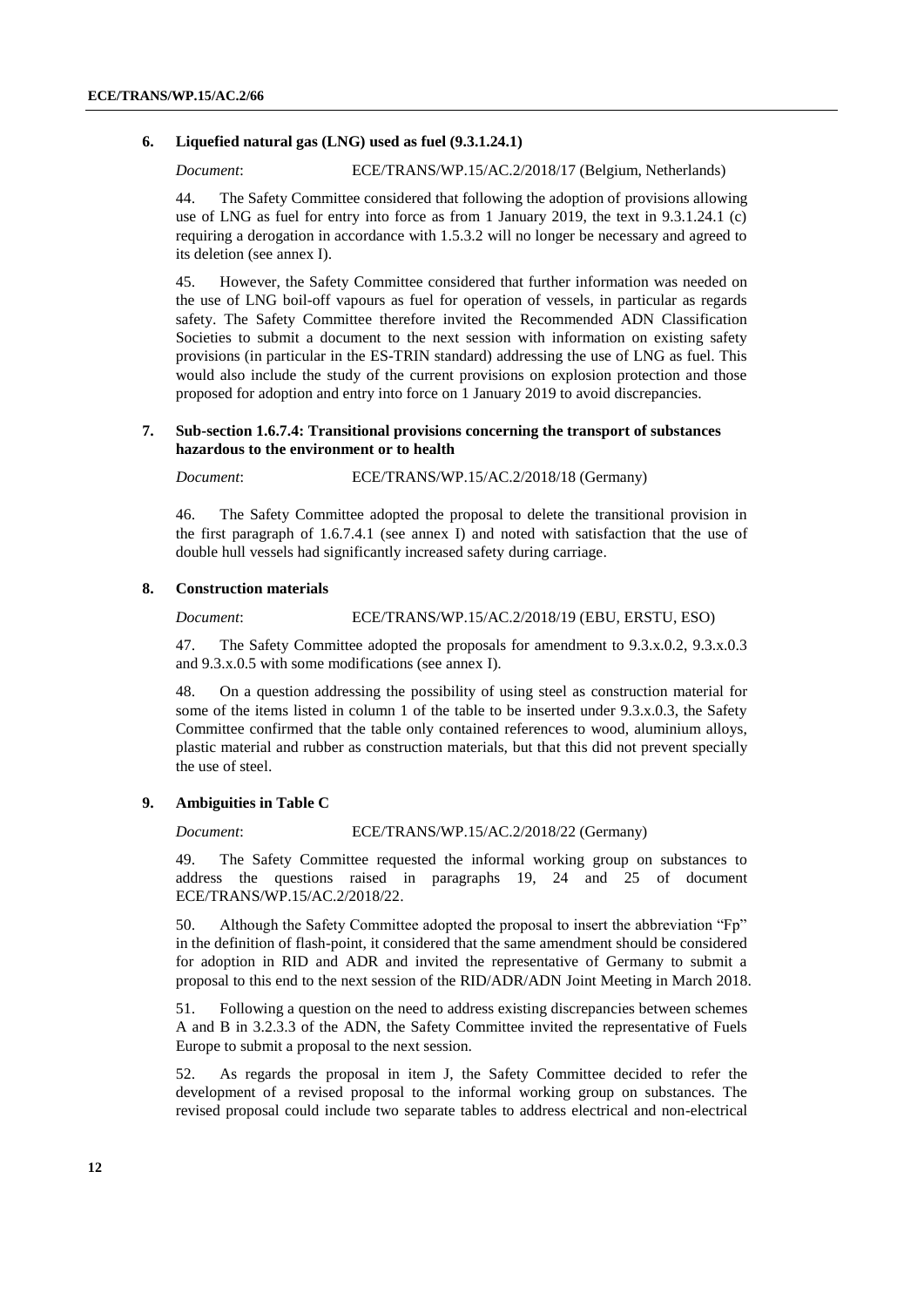equipment separately, as suggested by the representative of France, who was invited to send his comments in writing to the informal working group.

53. The proposals in sections A, C, E, F and G (paragraph 21) of document ECE/TRANS/WP.15/AC.2/2018/22 were adopted with some corrections (see annex I).

#### **10. Carriage of sludge (MARPOL)**

*Informal documents*: INF.4 and Add.1 (Germany)

54. The Safety Committee decided to entrust consideration of this issue to the informal working group on substances, with the following mandate:

- To develop provisions for carriage of sludge, including a definition for sludge, building on existing ones and including a reference to the relevant UN Numbers.
- To consider existing guidelines for classification of sludge and other related substances when considering the need for a new entry in Table C of the ADN.
- To examine the current provisions for exchange of information required by wastes legislation (e.g: EU legislation) and transport of dangerous goods regulations.

55. The representative of Germany invited all interested parties to provide their comments in writing and to share with the informal working group all information or guidelines addressing carriage or classification of sludge they may have.

#### **11. Fire-fighting systems using a dry aerosol-forming extinguishing agent: ES-TRIN and ADN amendments**

| Document: | ECE/TRANS/WP.15/AC.2/2018/21 (Belgium, Netherlands, |  |
|-----------|-----------------------------------------------------|--|
|           | Switzerland)                                        |  |

*Informal document*: INF.30 (Belgium, Netherlands, Switzerland)

56. The Safety Committee adopted the proposal in ECE/TRANS/WP.15/AC.2/2018/21 as amended by INF.30, with an additional correction to the reference to IMO Circular MSC/Circ.1270 (see annex I).

### **12. Anti-explosion protection during transhipment and carriage of substances of UN No.3256 loaded at elevated temperature**

*Informal document*: INF.8 (EBU, ERSTU, ESO)

57. The Safety Committee noted that inerting of tanks and reception facilities to provide adequate anti-explosion protection during transhipment and carriage of substances of UN No.3256 loaded at elevated temperature, should only be considered as an interim solution pending availability in the market of flame arresters, pressure relief and vacuum valves approved for loading temperatures above 60°C.

58. The representatives of CEFIC, EBOTA and EBU informed the Safety Committee that flame arresters suitable for loading temperatures above 60°C have already been developed but were not yet certified and that tests in vessels loaded at 80°C have been conducted. They noted that more time was needed until more specific information on these devices and the results of the tests were available.

59. It was noted that to address the issue at national level, Germany would not object to the use of certified flame arresters up to 60°C until 31 March 2018, and that, from 1 April to 31 December 2018, would alternatively accept inerting of the cargo tanks, hoping that after that date, certified flame arresters for loading at higher temperatures would be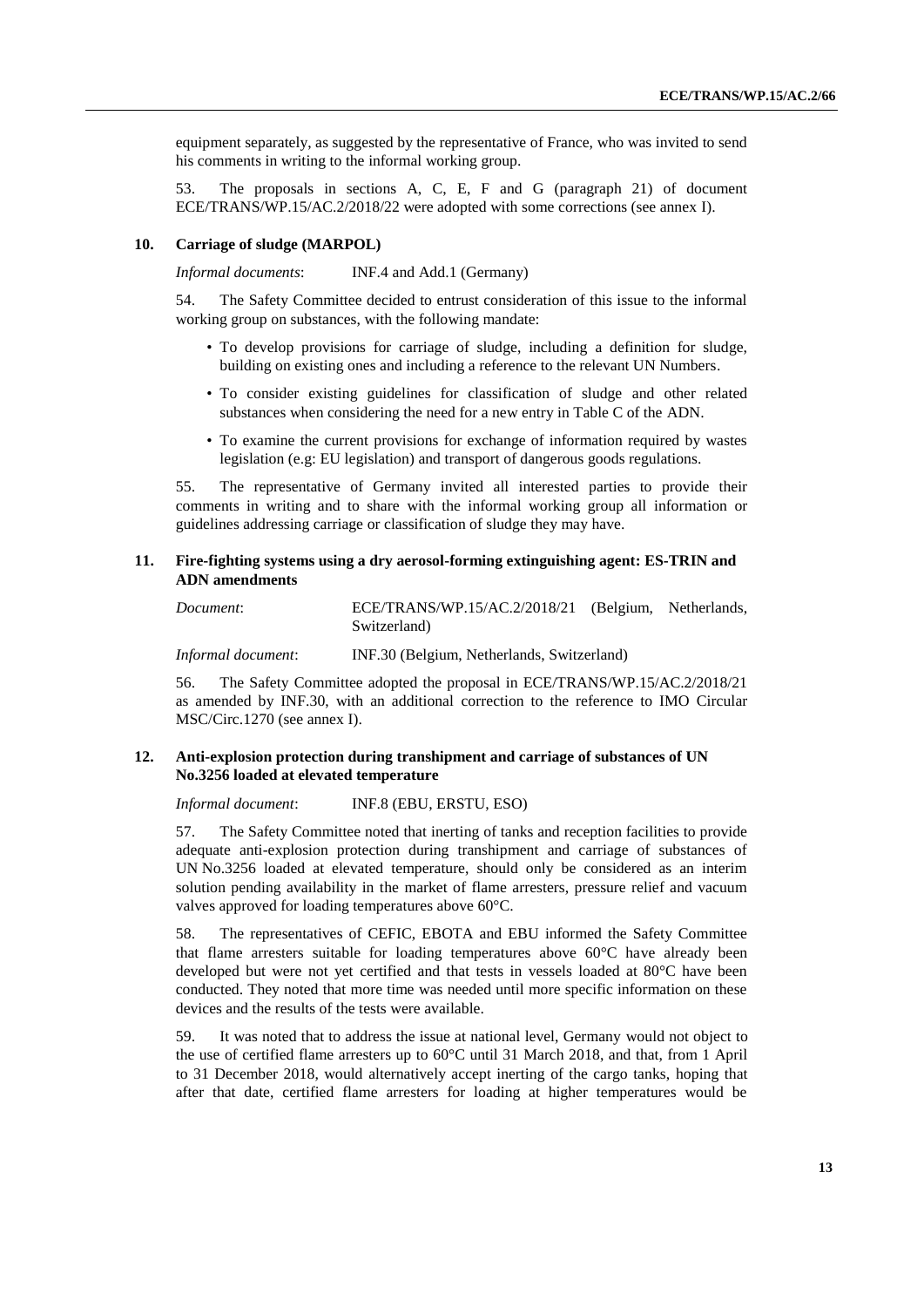available on the market. It was also noted that no accidents or safety issues related to this provisional measure had been reported so far.

60. In light of the information provided during the discussion, the Safety Committee invited Contracting Parties to consider addressing this issue at national level or through a multilateral agreement, pending the availability of devices certified for loading temperatures above 60°C.

#### **13. Explosion protection on board tank vessels**

| Documents:          | ECE/TRANS/WP.15/AC.2/2018/9 (Germany)<br>ECE/TRANS/WP.15/AC.2/2018/10 (Germany)<br>ECE/TRANS/WP.15/AC.2/2018/11 (CCNR) |
|---------------------|------------------------------------------------------------------------------------------------------------------------|
| Informal documents: | INF.14 (Germany)<br>INF.21 and Add.1 (Netherlands)<br>$INF.25$ (CCNR)                                                  |

61. On a question from the representative of EBU on the scope of the definition of "Classification of zones" in document ECE/TRANS/WP.15/AC.2/2018/11, the Safety Committee confirmed that it did not apply to dry cargo vessels.

62. The Safety Committee requested the secretariat to check the German version of the proposals in document ECE/TRANS/WP.15/AC.2/2018/9 to ensure that the word "Trennen" was consistently used instead of "Lösen".

63. As regards the proposed amendment to 9.x.3.53.5 in paragraph 11 of document ECE/TRANS/WP.15/AC.2/2018/9, the representative of EBU expressed concerns about the possible implications of referring to standard EN 50525-2-21: 2011 for existing facilities. The Safety Committee noted that retrofitting walls in vessels did not fall within the scope of 9.3.x.53.5 and adopted the proposed amendment.

64. The representative of the Netherlands considered that the definitions of "selfcontained protection systems" and "safety valves" as proposed in INF.21, could be further clarified. The Safety Committee invited him to consider submitting a proposal to this end in the future.

65. After discussion, the Safety Committee adopted the proposals in document ECE/TRANS/WP.15/AC.2/2018/11 as amended to take account of the proposals in ECE/TRANS/WP.15/AC.2/2018/9, ECE/TRANS/WP.15/AC.2/2018/10 and informal documents INF.14, INF.21, INF.21/Add.1 and INF.25, with some additional modifications (see annex I).

#### **14. Transitional provision for the implementation of the modified concept for explosion protection on board tank vessels**

*Informal document*: INF.24 (EBU, ESO)

66. The representative of EBU explained that the requested transitional provision was intended to give shipbuilders time to familiarise themselves with the new requirements and address unexpected issues that could be encountered during the construction process while implementing them for the first time. The transitional provision would ensure that shipbuilders have enough time to finalise the shipbuilding project in accordance with the ADN provisions applicable at the time it was initiated and against which the approval would be granted.

67. The Safety Committee noted that the Recommended ADN Classification Societies did not expect problems related to the implementation of the new requirements. Noting that the general transitional provision in 1.6.1.1 also applied to certificates of approval issued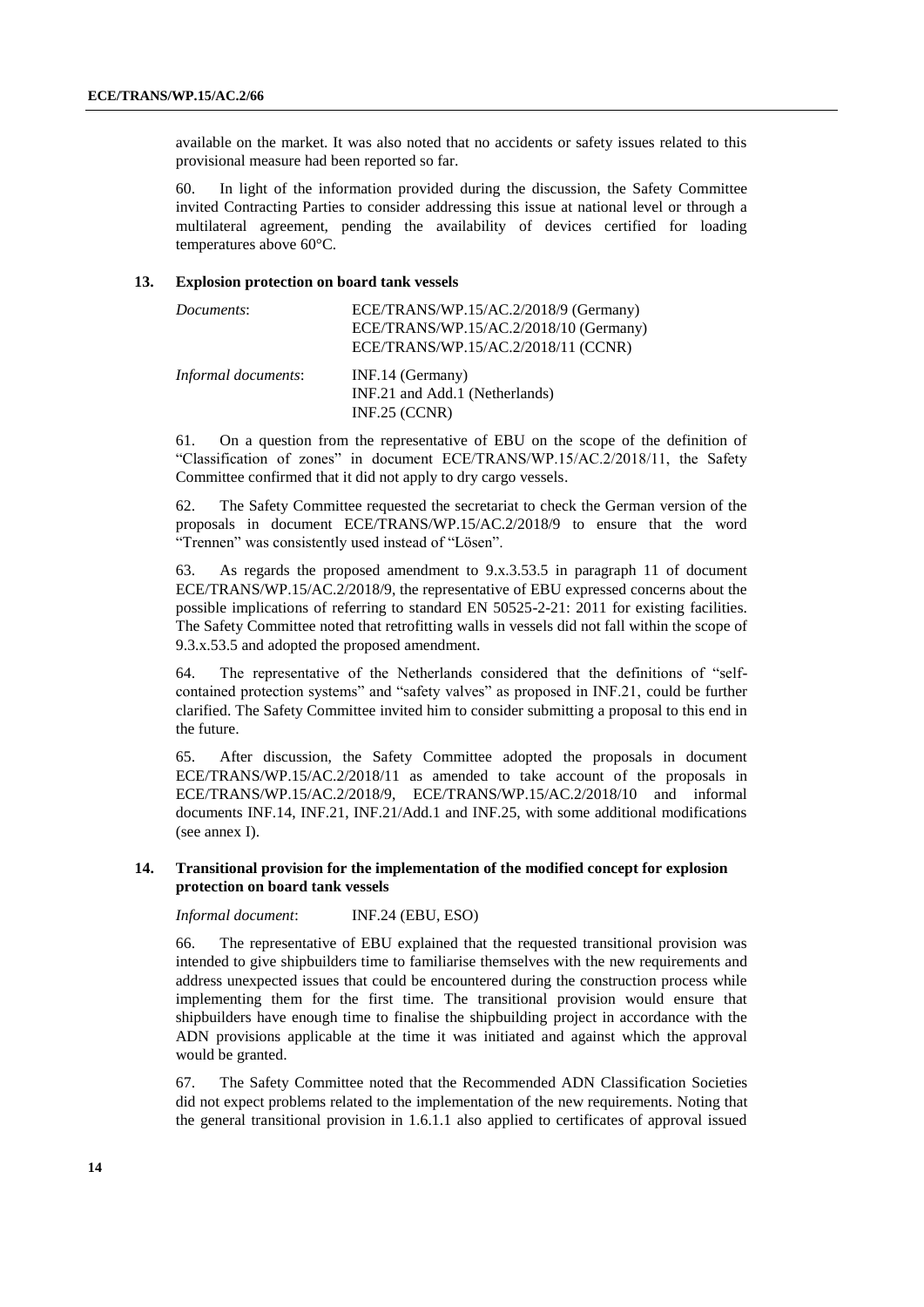before 30 June 2019 pursuant to the provisions of ADN valid until 31 December 2018, the Safety Committee did not see the need to introduce a specific transitional provision for the implementation of the new explosion protection system. It invited Contracting Parties, industry associations, classification societies and all those involved in the construction of vessels to inform their stakeholders about the entry into force of the new provisions on 1 January 2019 so that they can start considering the measures to be taken to ensure compliance.

#### **15. Obligations of the carrier**

*Informal document*: INF.17 (Austria)

68. The Safety Committee adopted the amendment to 1.4.2.2.1 without modifications (see annex I)

#### **16. Correction to 5.4.1.1.2**

*Informal document*: INF.18 (France)

69. The Safety Committee adopted the correction to the French text intended to harmonize the proper shipping name of UN No. 1203 in Table C and the examples of the dangerous goods description in 5.4.1.1.2 (see annex II). It was noted that this correction would be notified for acceptance to all Contracting Parties.

#### **17. Improvement of the legibility and usability of ADN**

*Informal document*: INF.20 (EBU, ESO)

70. The Safety Committee adopted the proposal in section D (item 2) of the informal document to introduce a definition of "CMR" in the explanatory notes to Table C, column (5) in Chapter 3.2 (see annex I).

71. As regards the proposals under sections A, B, C, E, F and G of the informal document, the Safety Committee invited the representatives of EBU and ESO to take account of the comments made and submit a revised proposal in an official document for the next session.

72. The Safety Committee considered that the proposal to introduce definitions for "boiling point", "initial boiling point" and "boiling range" was relevant for all modes of transport and therefore should be submitted to the Sub-Committee of Experts on the Transport of Dangerous Goods for consideration.

### **18. Correction to the proper shipping name of UN identification No. 9001**

73. The Safety Committee invited the representative of Germany to take account of the comments made and to submit an official document for the next session so that the Russian text could also be checked. The representative of Germany invited interested delegations to provide comments in writing.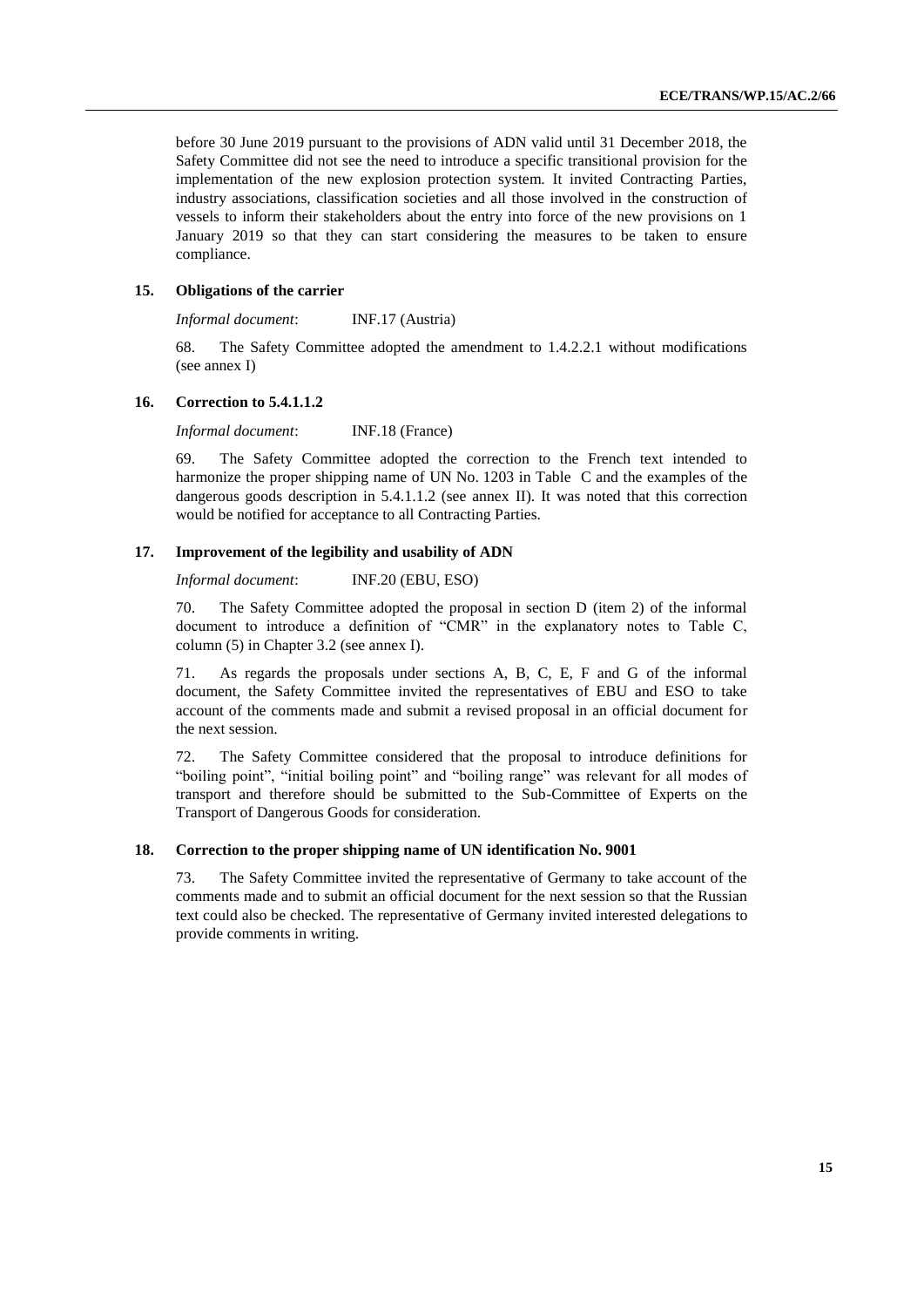### **C. Checking of amendments adopted at previous sessions**

#### **1. Revision of adopted amendments: degassing of cargo tanks**

*Document*: ECE/TRANS/WP.15/AC.2/2018/13 (Germany, Netherlands)

74. The Safety Committee adopted the proposed amendments to document ECE/TRANS/WP.15/AC.2/64/Add.1 in annexes I, II and III of document ECE/TRANS/WP.15/AC.2/2018/13 with some additional changes (see annex I).

#### **2. Paragraph 7.2.4.25.5**

*Informal document*: INF.3 (Germany)

75. The Safety Committee considered that the result of the measurement of the concentration of flammable gases of the previous cargo as prescribed in the second indent of 7.2.4.25.5 in document ECE/TRANS/WP.15/AC.2/64/Add.1 should be recorded in writing and agreed to the proposal in INF.3 (see annex I).

### **3. Proposed amendments to the Regulations annexed to ADN for entry into force on 1 January 2019**

| Documents:                 | ECE/ADN/2018/1 (Secretariat)<br>ECE/TRANS/WP.15/AC.2/64/Corr.1 (Secretariat)<br>ECE/TRANS/WP.15/AC.2/2018/13 (Germany, Netherlands) |
|----------------------------|-------------------------------------------------------------------------------------------------------------------------------------|
| <i>Informal documents:</i> | $INF.3$ (Germany)<br>$INF.25$ (CCNR)                                                                                                |

76. The Safety Committee adopted the amendments in document ECE/ADN/2018/1 with the applicable corrections in ECE/TRANS/WP.15/AC.2/64/Corr.1, and as amended in ECE/TRANS/WP.15/AC.2/2018/13 and informal documents INF.3 and INF.25 with some additional modifications (see annex I).

# **VII. Reports of informal working groups (agenda item 6)**

# **A. Report of the first meeting of the informal working group on loading on top in barges**

*Informal document*: INF.9 (FETSA)

77. The Safety Committee pointed out that the absence of provisions on loading on top in barges in the ADN did not imply that this practice was allowed.

78. Some delegations considered that, as the ADN addresses carriage of dangerous goods, blending operations on board of vessels were out of its scope and should be performed out of the vessel (e.g. on the shore, storage facility) in which case they would fall under the scope of other regulations (e.g. Seveso directive). They expressed concerns about a number of issues, for instance, how the classification of the mixtures obtained after blending could be determined on board, as well as who would be responsible for establishing the applicable transport conditions and transport documentation.

79. The Safety Committee noted the information and explanations provided by the representative of FETSA but did not agree to grant all substances under a same UN number a general derogation for loading on top in barges.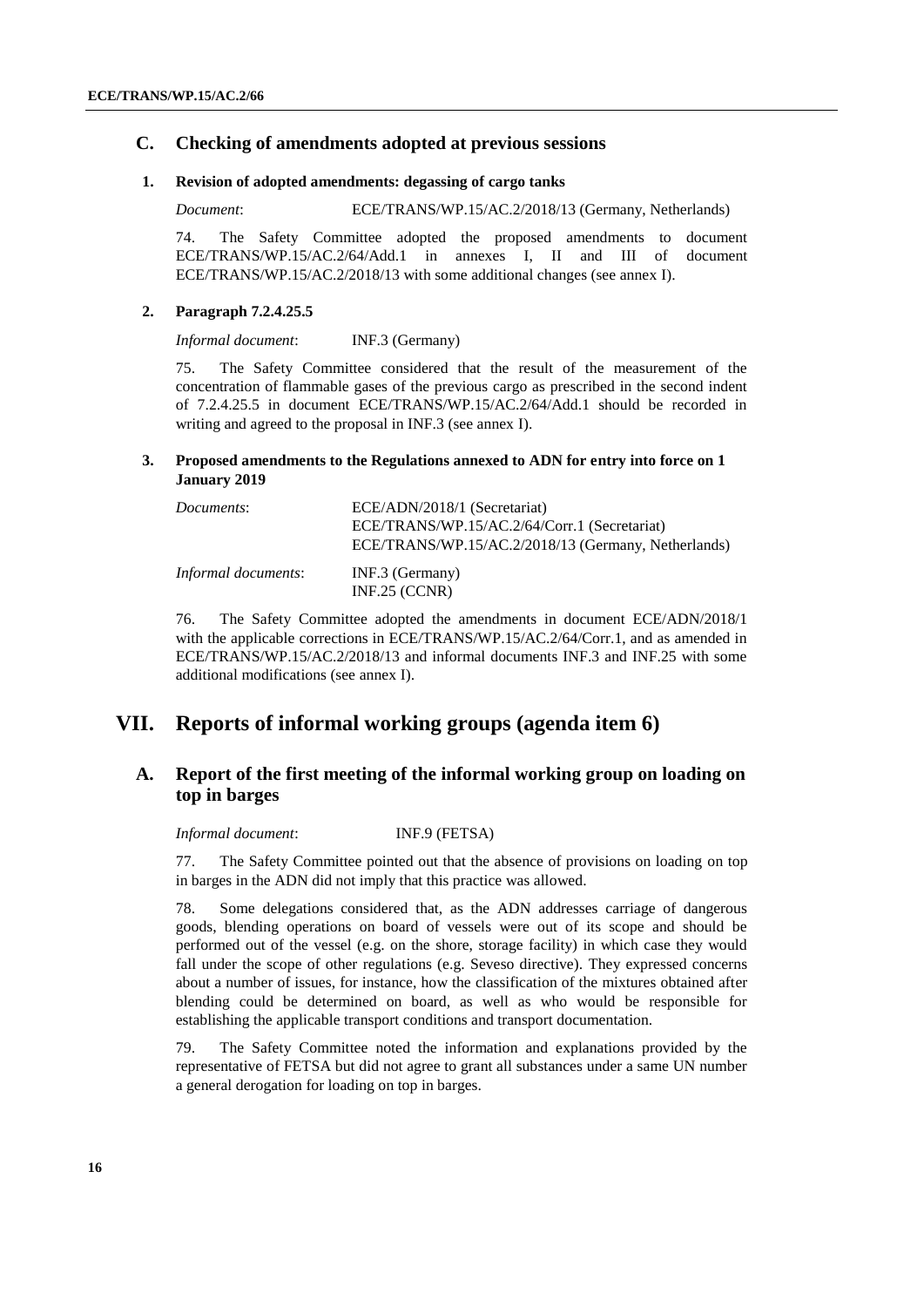80. It also noted that this type of loading was allowed for sea-going vessels only for a limited group of substances and considered that this should also be the case if similar provisions were developed for ADN.

81. The Safety Committee requested the informal working group to clearly identify the UN numbers (i.e. specific substances or groups of substances) to be considered and to compile information about existing regulations on loading on top (including their classification, conditions of transport, etc). The Safety Committee invited the informal working group to submit this information in an official document for a forthcoming session and encouraged participation of all interested parties in the work of the informal group.

# **B. Fourteenth meeting of the informal working group of Recommended ADN Classification Societies**

*Informal document*: INF.12 (Recommended ADN Classification Societies) 82. Due to lack of time, the Safety Committee did not consider this document.

# **VIII. Programme of work and calendar of meetings (agenda item 7)**

83. The Safety Committee noted that its next session would be held in Geneva from 27- 31 August 2018 and that the twenty-first session of the ADN Administrative Committee is scheduled to take place on 31 August 2018. The deadline for the submission of documents for these meetings is 1 June 2018.

84. It was recalled that the Safety Committee, at its thirty-third session, would only consider for adoption and entry into force on 1 January 2019, corrections to already adopted texts or proposals to ensure harmonization with the provisions of the 2019 editions of RID and ADR. All other proposals for amendments submitted for consideration to that session would be considered for entry into force on 1 January 2021.

# **IX. Any other business (agenda item 8)**

85. There were no discussions under this agenda item.

# **X. Adoption of the report (agenda item 9)**

86. The Safety Committee adopted the report on its thirty-second session on the basis of a draft prepared by the secretariat.